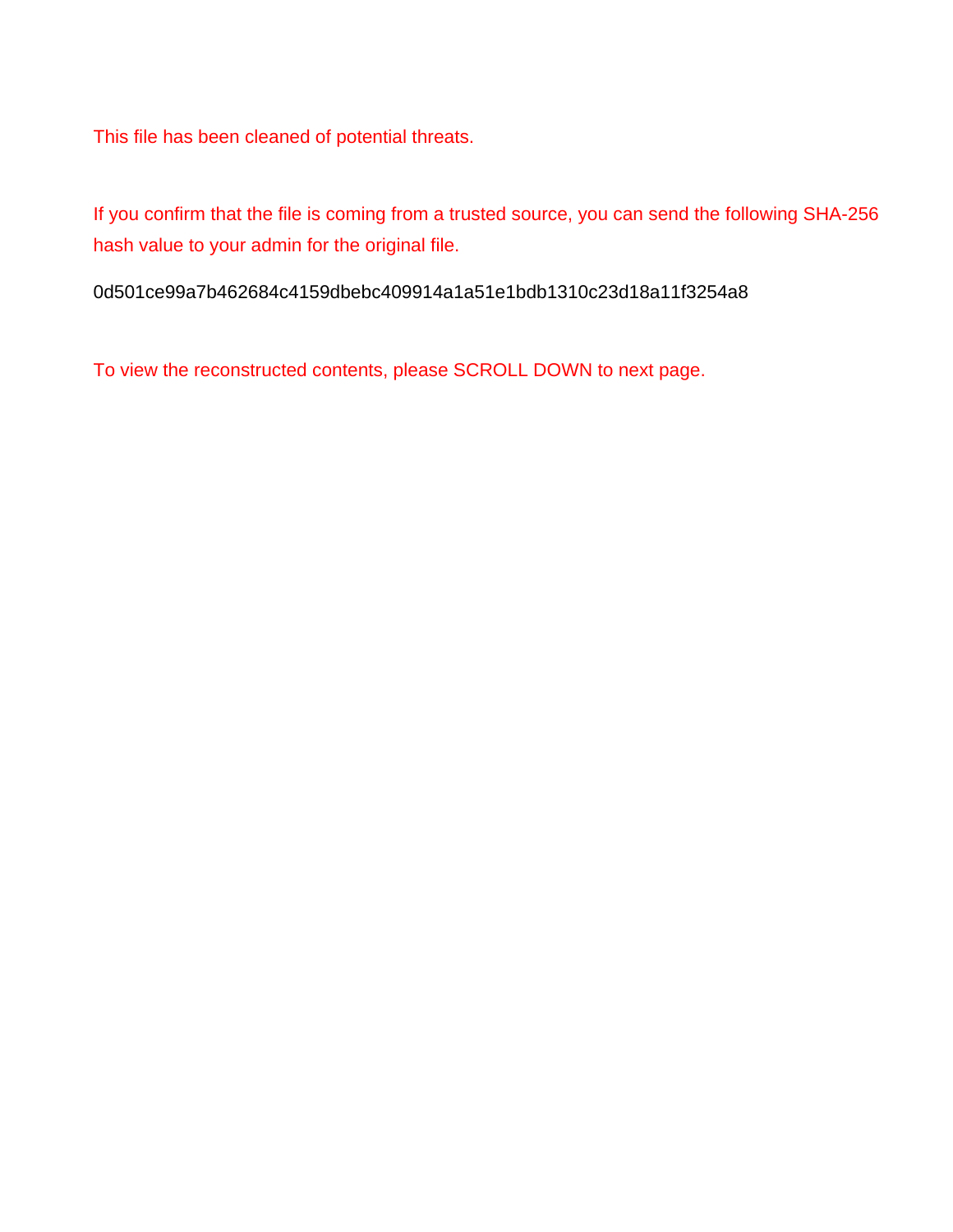# **प्लाज़्मा भौतिकी के न्द्र - प्लाज़्मा अनुसंधान संस्थान CENTRE OF PLASMA PHYSICS - INSTITUTE FOR PLASMA RESEARCH सोनापुर-७८२४०२, असम, भारि ,Sonapur-782 402, Assam, India**

### **Advt No. 03/2020 (1)**

The Institute for Plasma Research is a premier scientific institute under the Department of Atomic Energy, Govt. of India, devoted to research and development activities in the areas of Basic Plasma Physics, Magnetic Confinement Fusion and Industrial and Societal applications of plasmas. IPR is located in Bhat Village, Gandhinagar (Gujarat) and also has a campus at GIDC, Sector–25, Gandhinagar as well as a Centre at Guwahati.

Centre of Plasma Physics -Institute for Plasma Research (CPP-IPR) is a centre of Institute for Plasma Research. CPP-IPR is located in Nazirakhat, Sonapur-782402, Kamrup (M), Assam.

Online applications are invited from eligible candidates for the following posts on Direct Recruitment basis. Selected candidates will be required to work at the Centre of Plasma Physics-institute for Plasma Research, Sonapur, Guwahati, Assam. However, services of the candidate may be transferred to other centres/campuses of the Institute depending upon future requirements.

# Name of the post: **Scientific Officer-D/Scientific Officer-E** No. of posts: 02 Nos. (General)

*CPP-IPR reserves the right to fill the vacant post (02Nos) either by selecting Scientific Officer-D or Scientific Officer-E. There is no need to submit separate application for each post i.e. Scientific Officer-D & Scientific Officer-E. Candidates have to submit SINGLE application for Scientific Officer - D/ Scientific Officer-E and based on their age, qualification, experience and performance in interview, he/she will be offered suitable post.*

| $\mathbf{1}$   | Name of the<br>Post                                    | Scientific Officer - D                                                                                                                                                                                                                                                                                                                                                 | Scientific Officer - E                                                                                                                                                                                                                                                                                                                                                        |  |  |
|----------------|--------------------------------------------------------|------------------------------------------------------------------------------------------------------------------------------------------------------------------------------------------------------------------------------------------------------------------------------------------------------------------------------------------------------------------------|-------------------------------------------------------------------------------------------------------------------------------------------------------------------------------------------------------------------------------------------------------------------------------------------------------------------------------------------------------------------------------|--|--|
| $\overline{2}$ | Pay Level                                              | Level 11 of Pay Matrix (7 <sup>th</sup> CPC) at starting<br>Pay ₹67700/-                                                                                                                                                                                                                                                                                               | Level 12 of Pay Matrix ( $7th$ CPC) at starting<br>Pay ₹78800/-                                                                                                                                                                                                                                                                                                               |  |  |
| 3              | Age Limit                                              | 40 years<br>(Age relaxations shall be admissible as per<br>Central Government orders as amended<br>from time to time).                                                                                                                                                                                                                                                 | 45 years<br>(Age relaxations shall be admissible as per<br>Central Government orders as amended<br>from time to time).                                                                                                                                                                                                                                                        |  |  |
| $\overline{4}$ | Essential<br>Qualification/<br>Experience              | a) Ph.D related to Plasma Science &<br>Technology with M.Sc. in Physics<br>(First Class)<br>b) Publications in reputed international<br>refereed journal during PhD.                                                                                                                                                                                                   | Ph.D related to Plasma Science &<br>a)<br>Technology with M.Sc. in Physics<br>(First Class)<br>b) Publications in reputed international<br>refereed journal during Ph.D.<br>Minimum four year post-Ph.D research<br>$\mathbf{C}$<br>experience in the field of Plasma<br>Science & Technology.                                                                                |  |  |
| 5              | Desirable<br>Qualification<br>(Research<br>Experience) | Ph.D should include any one or more<br>of the following work:<br>$(A)$ i)<br>Operation of plasma<br>based<br>experimental systems<br>such<br>as<br>Filamentary discharge<br>ii) Glow Discharge<br>iii)RF Discharge Plasma<br>iv) Thermal Plasma High energy<br>pulsed power driven<br>plasmas,<br>including<br>their<br>vacuum/high<br>pressure/mechanical subsystems. | Ph.D should include any one or more<br>of the following work:<br>$(A)$ (i)<br>Operation of plasma<br>based<br>experimental systems<br>such<br>as<br>Filamentary discharge<br>ii) Glow Discharge<br>iii)RF Discharge Plasma<br>iv) Thermal Plasma High energy<br>driven<br>pulsed power<br>plasmas,<br>including<br>their<br>vacuum/high<br>pressure/mechanical<br>subsystems. |  |  |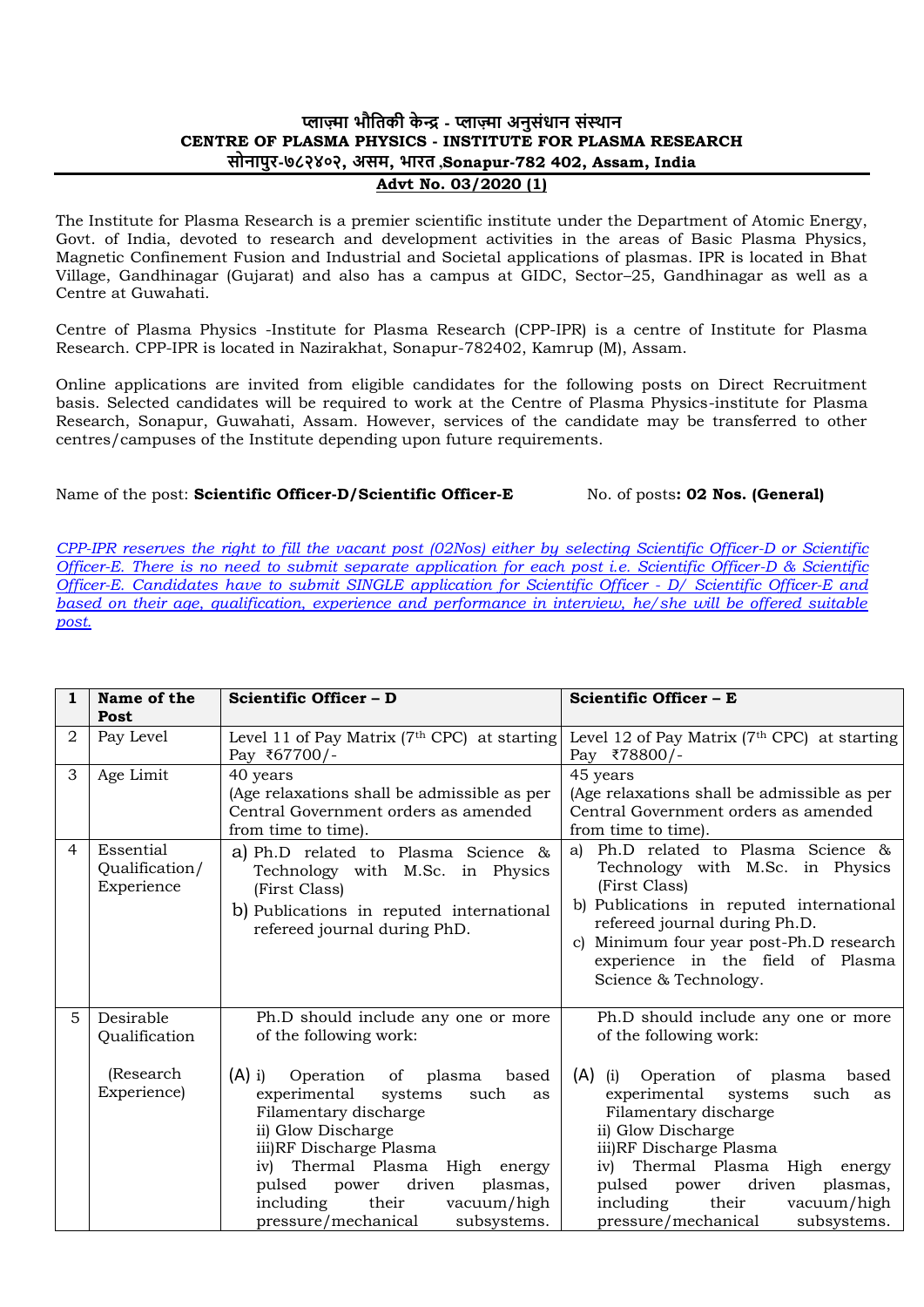|   |                                       | Hands on experience in use of one or<br>more diagnostics such as electric<br>probe, magnetic probe, spectroscopy,<br>laser optics, interferometry, etc.<br>(B) (i) Plasma Theory<br>ii) Plasma modelling and simulation<br>iii) Computational plasma<br>iv) Fusion theory or any other areas of<br>recent advancement in Plasma Science<br>& Technology. | Hands on experience in use of one or<br>more diagnostics such as electric<br>probe, magnetic probe, spectroscopy,<br>laser optics, interferometry, etc.<br>(B) (i) Plasma Theory<br>ii) Plasma modelling and simulation<br>iii) Computational plasma<br>iv) Fusion theory or any other areas of<br>recent advancement in Plasma Science<br>& Technology.<br>At least one-year Post-Doctoral<br>(C)<br>research experience in areas relevant<br>to Fusion Science & Technology such<br>as Plasma Surface Interaction/Plasma<br>Mater Interaction/ Charged particle<br>acceleration/<br>beams<br>generation,<br>Neutronics/ Neutron Generation etc.<br>with adequate knowledge in different<br>plasma diagnostics. |
|---|---------------------------------------|----------------------------------------------------------------------------------------------------------------------------------------------------------------------------------------------------------------------------------------------------------------------------------------------------------------------------------------------------------|------------------------------------------------------------------------------------------------------------------------------------------------------------------------------------------------------------------------------------------------------------------------------------------------------------------------------------------------------------------------------------------------------------------------------------------------------------------------------------------------------------------------------------------------------------------------------------------------------------------------------------------------------------------------------------------------------------------|
| 6 | Essential<br>Research<br>Publications | Minimum two research publications in<br>reputed international journals during<br>Ph.D. period (UGC recognized journals).                                                                                                                                                                                                                                 | Minimum two research publications in<br>i)<br>reputed international journals during<br>Ph.D.<br>(UGC<br>recognized<br>period<br>journals).<br>ii) At least two publication in reputed<br>international journal during post-Ph.D.<br>research activities.                                                                                                                                                                                                                                                                                                                                                                                                                                                         |
| 7 | Job Description                       | The<br>selected<br>candidates will<br>assist,<br>conduct and plan research work at CPP-<br><b>IPR</b> in the area of Fusion Science &<br>Technology (Experiments/Theory) or in<br>any other areas of recent advancement<br>related to Plasma Science & Technology.                                                                                       | The<br>selected candidates will<br>assist,<br>conduct and plan research work at CPP-<br><b>IPR</b> in the area of Fusion Science &<br>Technology (Experiments/Theory) or in<br>any other areas of recent advancement<br>related to Plasma Science & Technology.                                                                                                                                                                                                                                                                                                                                                                                                                                                  |
| 8 | Research<br>Proposal                  | Candidate should also submit a short<br>research proposal within 1000 words on<br>any areas mentioned at Sr.No.5 with clear<br>mention of deliverables and benefits.                                                                                                                                                                                     | Candidate should also submit a short<br>research proposal within 1000 words on<br>any areas mentioned at Sr.No.5 with clear<br>mention of deliverables and benefits.                                                                                                                                                                                                                                                                                                                                                                                                                                                                                                                                             |

#### **Selection Process:**

The applications received in response to the advertisement shall be scrutinized and only candidates shortlisted from valid applicants on the basis of all criteria like age, educational qualification, experience etc. shall be called for Interview. The authorities reserve all rights, not to call an applicant for Interview, without assigning any reason.

1. The prescribed Essential Qualifications are the minimum and the mere possession of the same does not entitle candidates to be called for interview.

**THE CANDIDATE SHOULD, THEREFORE, MENTION ALL OF HER/HIS QUALIFICATIONS AND EXPERIENCE IN THE RELEVANT FIELDS OVER AND ABOVE THE MINIMUM QUALIFICATIONS.** For example, if experience is not essential for the post but an applicant possesses experience, he/she is advised to fill it in relevant field. Only those educational qualifications and experience etc. will be considered for scrutiny / short-listing which are explicitly claimed in the online application

- 2. In the event of number of applications being large, Institute will adopt short listing criteria to restrict the number of candidates to be called for interview to a reasonable number by one or more of the following methods in the following sequence:
	- i) On the basis of higher experience in the relevant field than the minimum prescribed in the advertisement. For this purpose, experience will be counted starting from the date of obtaining essential qualification.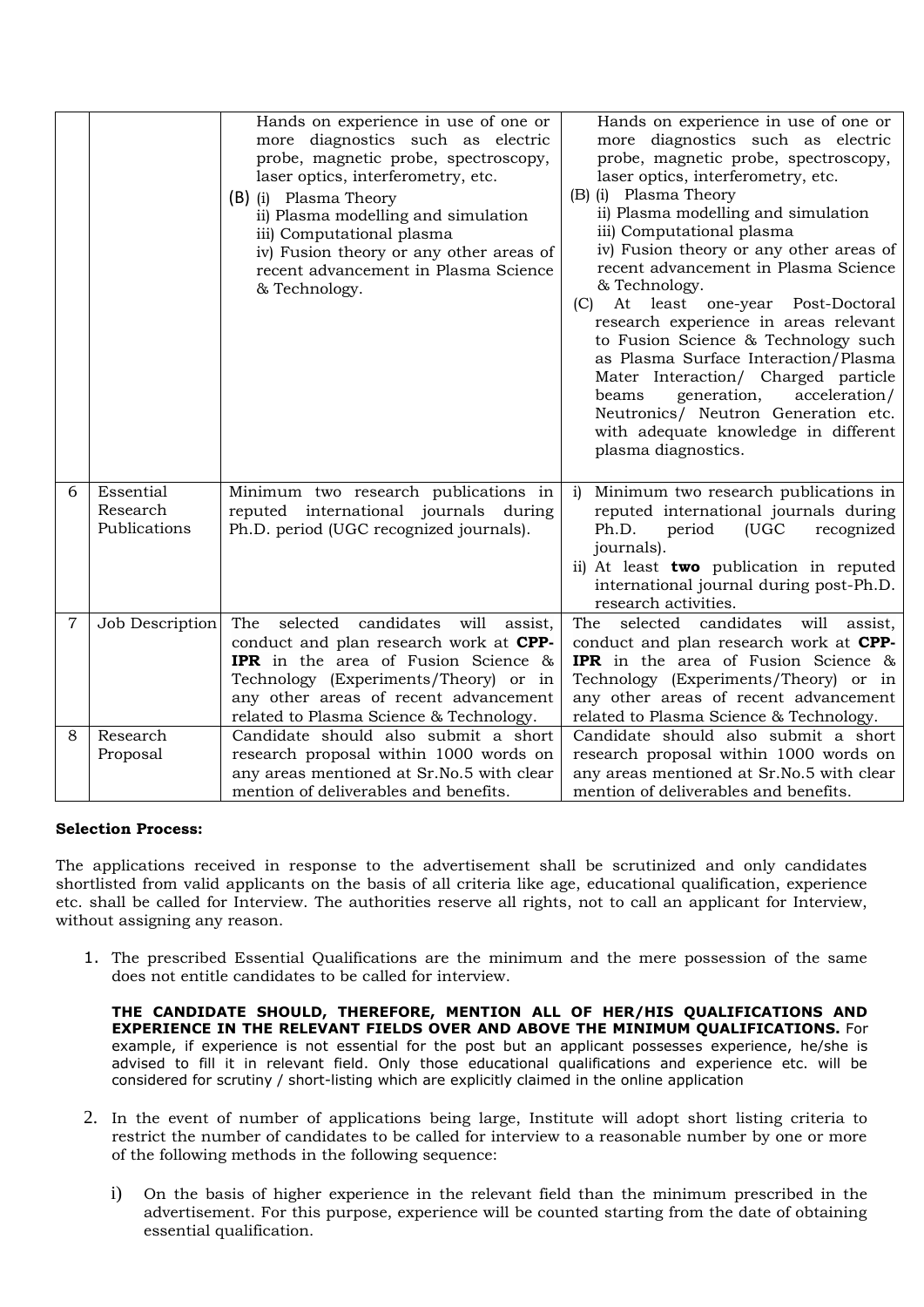- ii) By counting experience both before and after the acquisition of essential qualifications.
- iii) On the basis of Desirable Qualification (DQ) or any one or all of the DQs if more than one DQ is prescribed.
- iv) On the basis of higher educational qualifications than the minimum prescribed in the advertisement.

| <b>APPLICATION FEES:</b> A fee structure for application is as below: |  |  |  |  |  |  |  |  |
|-----------------------------------------------------------------------|--|--|--|--|--|--|--|--|
|-----------------------------------------------------------------------|--|--|--|--|--|--|--|--|

|    | Sr. No.   Category                                                     | <b>Amount</b> $(\bar{z})$ |
|----|------------------------------------------------------------------------|---------------------------|
| ı. | General/OBC                                                            | $200/-$                   |
| 2. | SC/ST/Female/PwBD/<br>EWS/Ex-Serviceman/<br><b>Internal Candidates</b> | Ni1                       |

# **Mode of Payment: Through Online only (SBI Collect)**

## **Steps for Online Payment:**

- 1. Visit SBI Collect: **https://www.onlinesbi.com/sbicollect/icollecthome.htm**
- 2. Proceed →State of corporate / Institution: Gujarat
- 3. Type of Corporate / Institution: Others
- 4. Others Name: Institute for plasma Research
- 5. Select Payment Category: Application Fees-CPP-IPR
- 6. Make payment.
- 7. Print/Download receipt to fill details of payment in the Online Application.

#### **GENERAL INFORMATION**

- 1. Only Indian Nationals need to apply. The numbers of vacancies indicated above are provisional and may be increased depending on the actual requirement of the institute. The persons with disabilities can also be selected on their own merit against the unreserved quota.
- 2. Before filling up the Online Recruitment Application, the candidates must go through the detailed Advertisement. Please proceed to fill the online application only if you are satisfied that you possess the minimum Essential Qualifications stipulated for the post, otherwise, submitted application(s) shall be out rightly rejected.
- 3. The date for determining the eligibility of all the candidates in every respect shall be the prescribed closing date for submission of Online Application, unless specified otherwise.
- 4. The applicants are advised to fill in all their particulars in the Online Application carefully as submission of wrong information may lead to rejection through computer based short-listing. Institute reserves the right to reject application not fulfilling the requisite criteria, at any stage of recruitment.
- 5. The applicants are advised to submit only single Online Application for a particular post. However, if they submit multiple Online Applications for one post, then they must ensure that the Online Application with the higher 'Application ID Number' is complete in all respects including fee, wherever applicable. The applicants, who submit multiple Online Applications, should note that only the Online Recruitment Application with higher 'Application Number' shall be considered by the Institute and fee paid against one 'Application Number' shall not be adjusted against any other 'Application Number'.
- 6. Fee once paid shall not be refunded under any circumstance nor can the fee be held in reserve for any other examination or selection.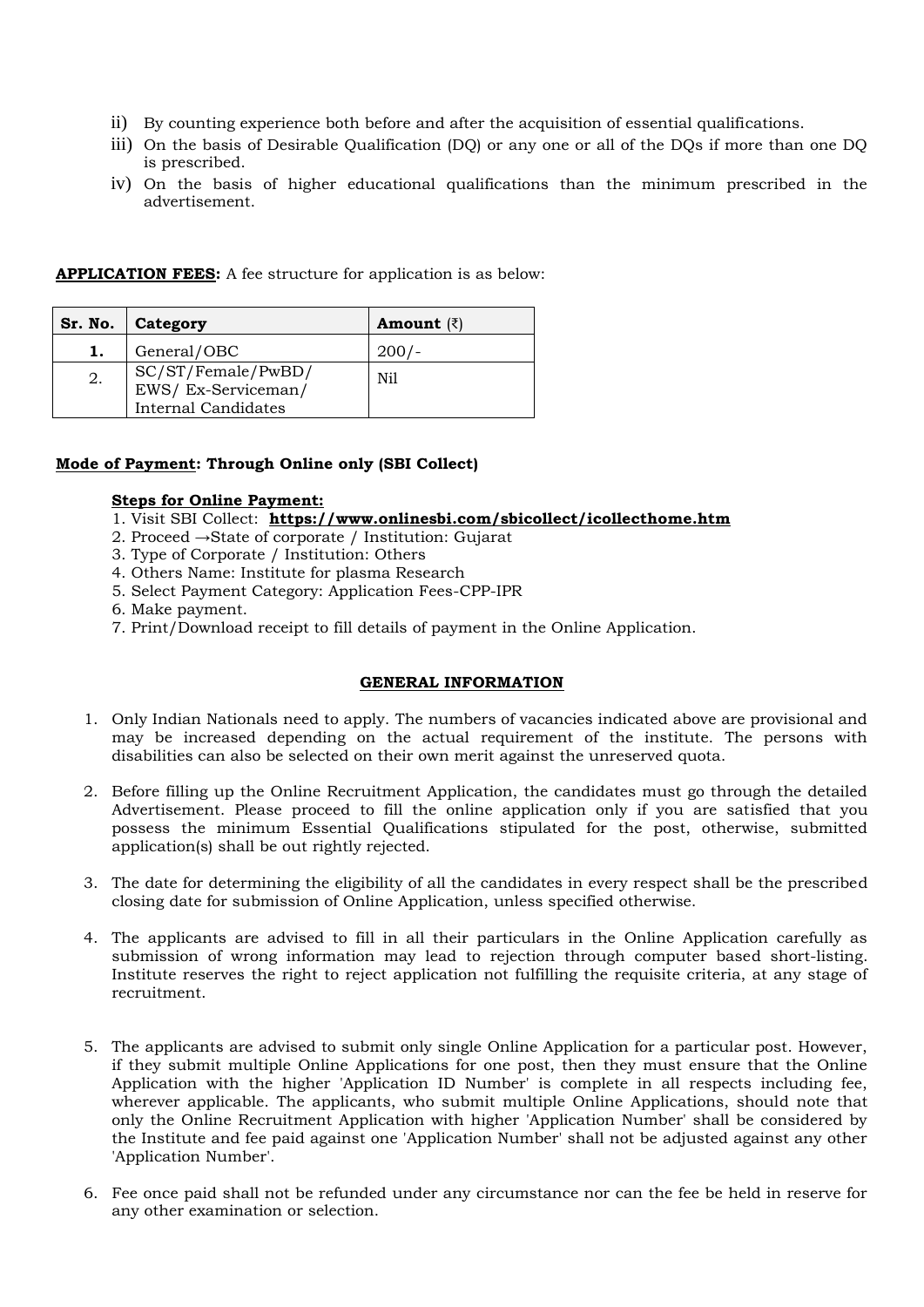- 7. Candidates seeking relaxations under SC/ST/EWS/OBC Non Creamy layer/PwBD category are required to submit certificate in the prescribed format of Govt. of India failing which they will be treated at par with "UNRESERVED (UR)" candidates.
- 8. In case of any dispute / ambiguity that may occur in the process of selection, the decision of the Institute shall be final.
- 9. The following certificate/documents are acceptable as proof of Age (Any one):
	- i) Date of Birth as recorded in the Birth Certificate.
	- ii) Secondary School Leaving Certificate (SSLC).
	- iii) Matriculation / Secondary School Certificate in which date of birth is mentioned.
- 10. Internal candidate (Permanent employees) of the Institute (IPR/CPP) shall be eligible for relaxation of 5 years in the upper age limit. Candidate seeking age relaxation under any other category (SC/ST/OBC/EWS) shall not be eligible for age relaxation as internal candidate.
- 11. Candidates employed in Govt. / Quasi Govt. / Public Sector Undertakings should forward their applications through proper channel or bring NOC if called for Interview. The Institute reserves the right to reject any application without assigning any reason. Incomplete applications are liable to be summarily rejected. No interim correspondence will be entertained.
- 12. Third AC to and fro Rail/ State Transport bus fare by direct and shortest route will be reimbursed to outstation candidates who are called for Interview on production of ticket or proof of journey such as Railway / Bus ticket or ticket number.
- 13. In addition to pay and allowances, HRA, Medical Scheme facility under its Contributory Health Service Scheme and subsidized Canteen facilities are admissible for the above post. Perquisites like Performance Related Incentive Scheme (PRIS), New Pension Scheme, LTC, and Children Education Allowance for school going children and free transport in lieu of Transport Allowance are admissible as per Institute's rules.
- 14. Experience shall be counted only after the date of possessing the essential educational qualifications.
- 15. The candidates are advised to fill their **correct and active e-mail address** in the online application as any Correspondence will be made by the Institute through e-mail only. The candidates are also advised to refer to website of the Institute for regular updates of the recruitment.
- 16. Addendum / deletion/ corrigendum *(If any)* shall be posted on the Institute's website only i.e. http://www.cppipr.res.in/adv.html
- 17. Any dispute arising out of this advertisement shall be subject to the sole jurisdiction of the Courts/Tribunals situated at **Guwahati** only.
- 18. CPP-IPR reserves the right not to select any candidate for above post or cancel the advertisement at any stage without assigning any reason.
- 19. Records of the candidates not selected shall not be preserved after 1 year from the date of publication of select list.

#### **Chief Administrative Officer**